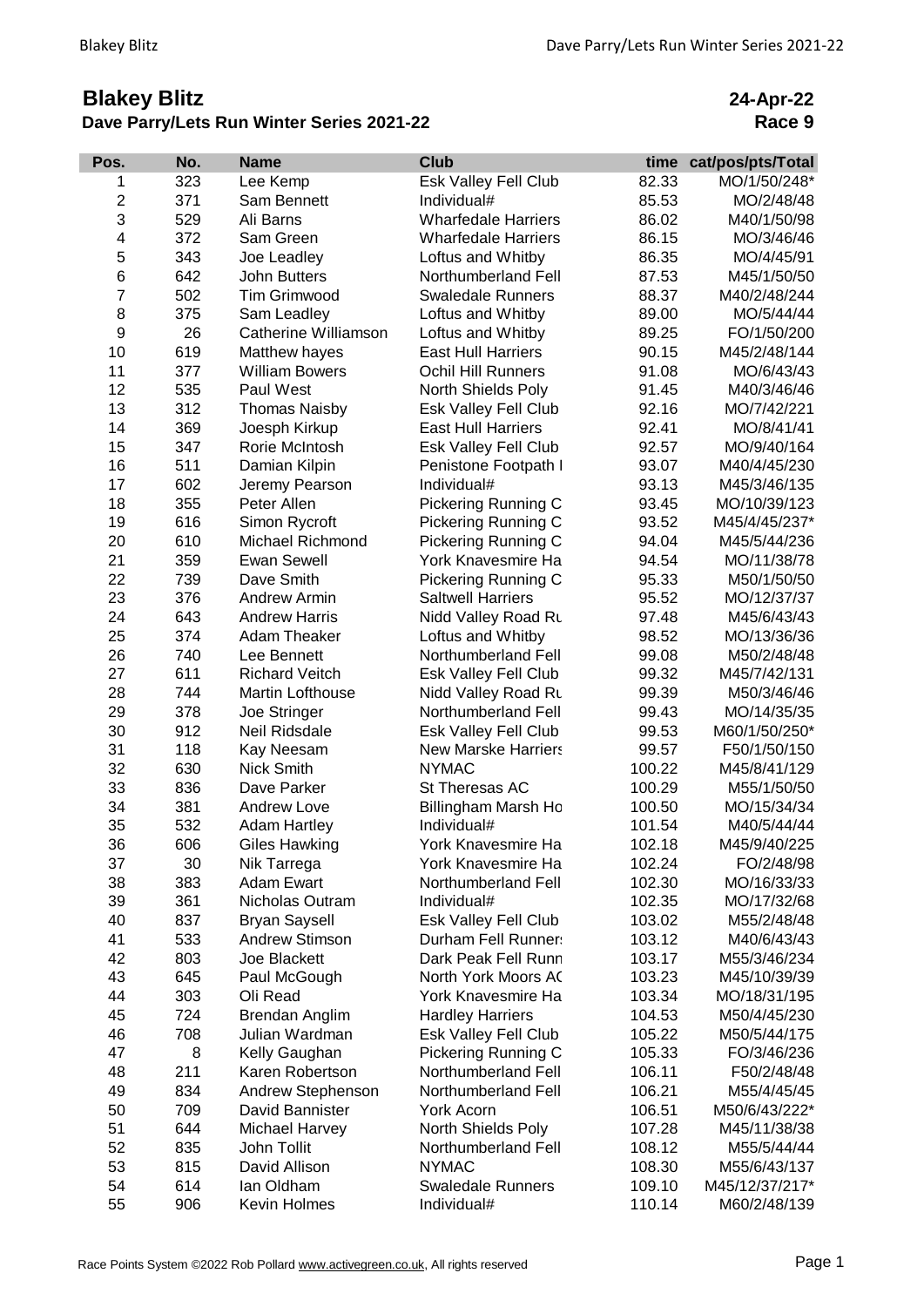| 56  | 641 | <b>Martin Clements</b>       | Individual#                | 111.36  | M45/13/36/36  |
|-----|-----|------------------------------|----------------------------|---------|---------------|
| 57  | 600 | Calvin Nicholson             | Billingham Marsh Ho        | 111.41  | M45/14/35/210 |
| 58  | 382 | <b>Tom Pilley</b>            | Pickering Running C        | 111.51  | MO/19/30/30   |
| 59  | 717 | Richard Johnson              | Pickering Running C        | 113.08  | M50/7/42/207  |
| 60  | 505 | Robert Allinson              | <b>Redcar Running Clul</b> | 113.19  | M40/7/42/211  |
| 61  | 362 | <b>Graham Miller</b>         | Loftus and Whitby          | 113.25  | MO/20/29/62   |
| 62  | 701 | <b>Justin Waring</b>         | Loftus and Whitby          | 113.27  | M50/8/41/226  |
| 63  | 741 | Dale Foster                  | Individual#                | 114.57  | M50/9/40/40   |
| 64  | 728 | Angus Sanderson              | <b>NYMAC</b>               | 115.20  | M50/10/39/80  |
| 65  | 908 | Nigel Briggs                 | <b>NYMAC</b>               | 116.38  | M60/3/46/236  |
| 66  | 373 | <b>Fraser Veale</b>          | <b>Manx Fell Runners</b>   | 116.44  | MO/21/28/28   |
| 67  | 307 | <b>Graham Gill</b>           | York Knavesmire Ha         | 116.48  | MO/22/27/191  |
| 68  | 640 | Dave Kay                     | Individual#                | 116.50  | M45/15/34/34  |
| 69  | 715 | <b>Nigel Scaife</b>          | Nidd Valley Road Ru        | 117.06  | M50/11/38/81  |
| 70  | 344 | <b>Chris Crookes</b>         | Individual#                | 118.17  | MO/23/26/86   |
| 71  | 727 | Patrick Day                  | Individual#                | 119.27  | M50/12/37/111 |
| 72  | 121 | Sarah Walch                  | Penistone Footpath I       | 119.40  | F40/1/50/236* |
| 73  | 722 | Alan Simpson                 | <b>Thirsk and Sowerby</b>  | 121.36  | M50/13/36/113 |
| 74  | 46  | Laura Taylor                 | Northumberland Fell        | 121.56  | FO/4/45/45    |
| 75  | 1   | Rebecca Dent                 | Scarborough AC             | 122.16  | FU23/1/50/250 |
| 76  | 720 | Andrew Johnson               | Beverley Athletic Clu      | 122.35  | M50/14/35/112 |
| 77  | 745 | <b>Miles Sharp</b>           | Individual#                | 123.23  | M50/15/34/34  |
| 78  | 277 | <b>Caroline Glover</b>       | <b>Wharfedale Harriers</b> | 123.35  | F60/1/50/250* |
| 79  | 723 | <b>Glenn Costin</b>          | Individual#                | 123.57  | M50/16/33/74  |
| 80  | 380 | <b>Robert Aldous</b>         | Individual#                | 124.14  | MO/24/25/25   |
| 81  | 379 | <b>Bob Newton</b>            | Individual#                | 124.42  | MO/25/24/24   |
| 82  | 114 | Caroline Graham              | <b>Swaledale Runners</b>   | 124.56  | F40/2/48/229  |
| 83  | 370 | Harvey Gibson                | Individual#                | 125.26  | MO/26/23/23   |
| 84  | 806 | Nicholas Cousins             | Pickering Running C        | 126.32  | M55/7/42/212* |
| 85  | 158 | Stephanie Lishman            | Individual#                | 127.38  | F45/1/50/248  |
| 86  | 742 | Shaun Dodd                   | Newton Aycliffe            | 128.41  | M50/17/32/32  |
| 87  | 950 | <b>Graham Wilkinson</b>      | <b>East Hull Harriers</b>  | 133.39  | M65/1/50/250  |
| 88  | 264 | <b>Denise Tunstall</b>       | Durham Fell Runner:        | 134.01  | F55/1/50/50   |
| 89  | 719 | <b>Chris Bourne</b>          | Scarborough AC             | 134.49  | M50/18/31/190 |
| 90  | 153 | <b>Alison Hayes</b>          | East Hull Harriers &       | 134.58  | F45/2/48/138  |
| 91  | 352 | <b>Graeme Robert Casey</b>   | Scarborough AC             | 135.50  | MO/27/22/120  |
| 92  | 927 | Matt Podd                    | Otley AC                   | 135.56  | M60/4/45/45   |
| 93  | 356 | Peter Simpson                | Individual#                | 136.36  | MO/28/21/117  |
| 94  | 536 | Jonathan JP Proctor          | Individual#                | 137.16  | M40/8/41/41   |
| 95  | 252 | Julie Clayton                | Scarborough AC             | 139.19  | F55/2/48/246  |
| 96  | 956 | Kevin Walker                 | Individual#                | 139.43  | M65/2/48/48   |
| 97  | 957 | <b>Colin Best</b>            | Otley AC                   | 140.39  | M65/3/46/46   |
| 98  | 958 | Keith Pritchard              | Scarborough AC             | 148.48  | M65/4/45/45   |
| 99  | 959 | <b>Shaun Phillip Roberts</b> | <b>Elvet Striders</b>      | 150.03  | M65/5/44/44   |
| 100 | 977 | Dave Seaman                  | Nidd Valley Road Ru        | 151.01  | M70/1/50/98   |
| 101 | 617 | <b>Russ Kelly</b>            | <b>Redcar Running Clul</b> | 153.07  | M45/16/33/179 |
| 102 | 256 | Sarah Chalmers               | Nidd Valley Road Ru        | 160.23  | F55/3/46/88   |
| 103 | 801 | Rob Williamson               | Loftus and Whitby          | Retired | M55/0/0/191   |
|     |     |                              |                            |         |               |

(End)